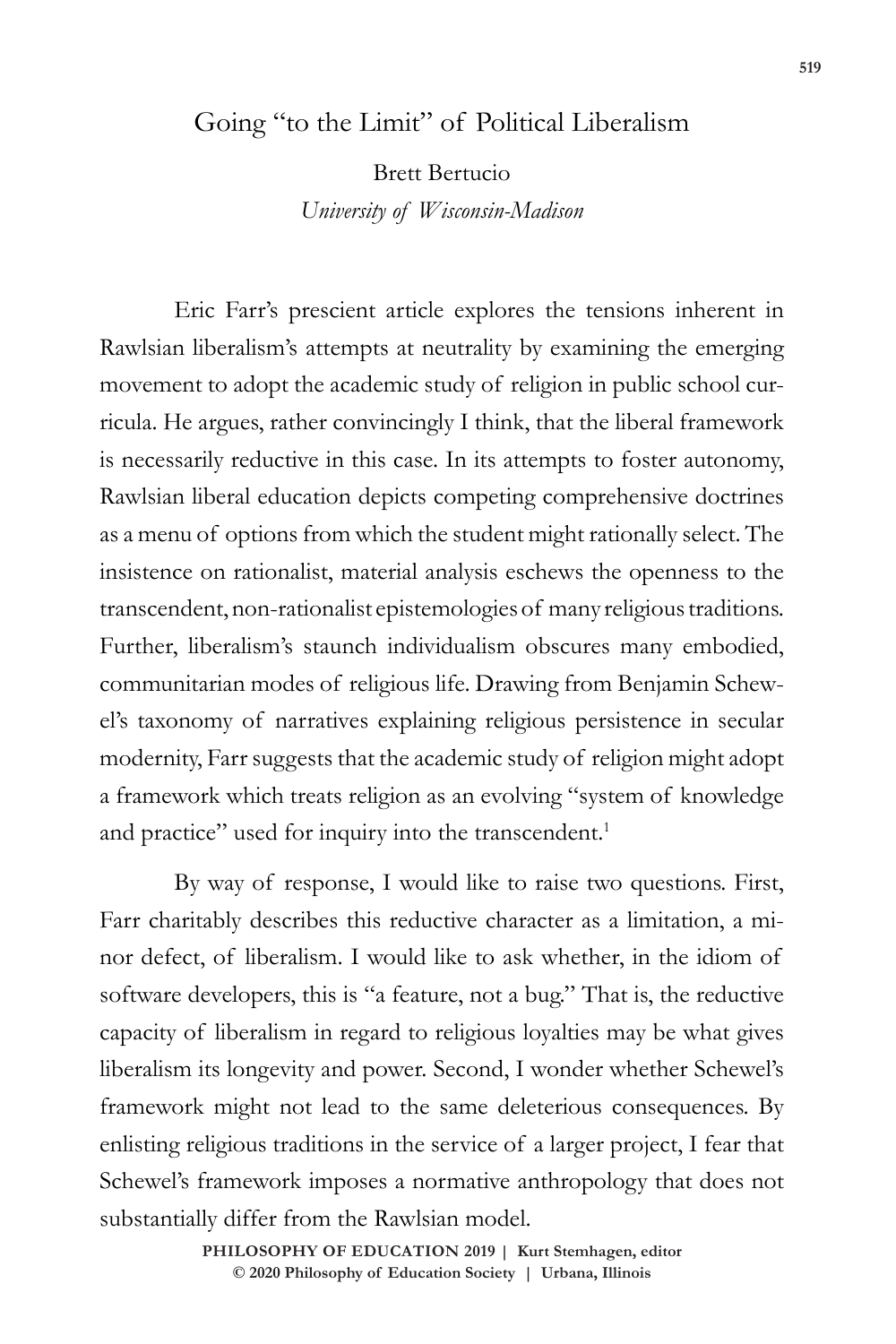After reading Patrick Deneen's recent *Why Liberalism Failed*, I am becoming more convinced that liberalism is not a system for the maintenance of harmonious pluralism.2 Rather, its inner logic leads to a homogenous and suffocating unity under the principles of what Jan Feldman has termed "positive" Rawlsian liberalism.<sup>3</sup> Athletes speak of pushing themselves "to the limit" of their physical capacity and mathematicians use "the limit" to refer to the value which a function eventually approaches. In the same way, I suggest that if we were to go "to the limit" of liberalism in the context of religious education, we might find a single, comprehensive doctrine which demands allegiance at the expense of students' disparate religious backgrounds.

Eamonn Callan has perhaps provided the clearest admission of liberal citizenship education's end. For Callan, Rawls' distinction between comprehensive liberalism and a mere political liberalism that allows the existence of private comprehensive doctrines is a psychological impossibility.4 Holding one set of epistemic values as a public-facing citizen and a competing set in private life yields such a personal disintegration that it cannot be permitted by conscientious educators. If schools must foster Rawls' "burdens of judgment"—the habit of entertaining the falsity of one's convictions—they can only, in Callan's words "weaken the sway of ancient dogmatisms."5 In a rather revealing passage, Callan applauds the "accomplishment" of North American Catholics who selectively disregard their traditions' teachings.<sup>6</sup> While religious traditions would not completely disappear under the liberal ideal, the ones that would remain would be transformed so as to cohere with the sort of rationalist individualism that Farr helpfully identifies.

This tendency can be seen in Diane Moore's framework for teaching religious studies in secondary schools. A hallmark of Moore's approach is that students must be taught that religions are "internally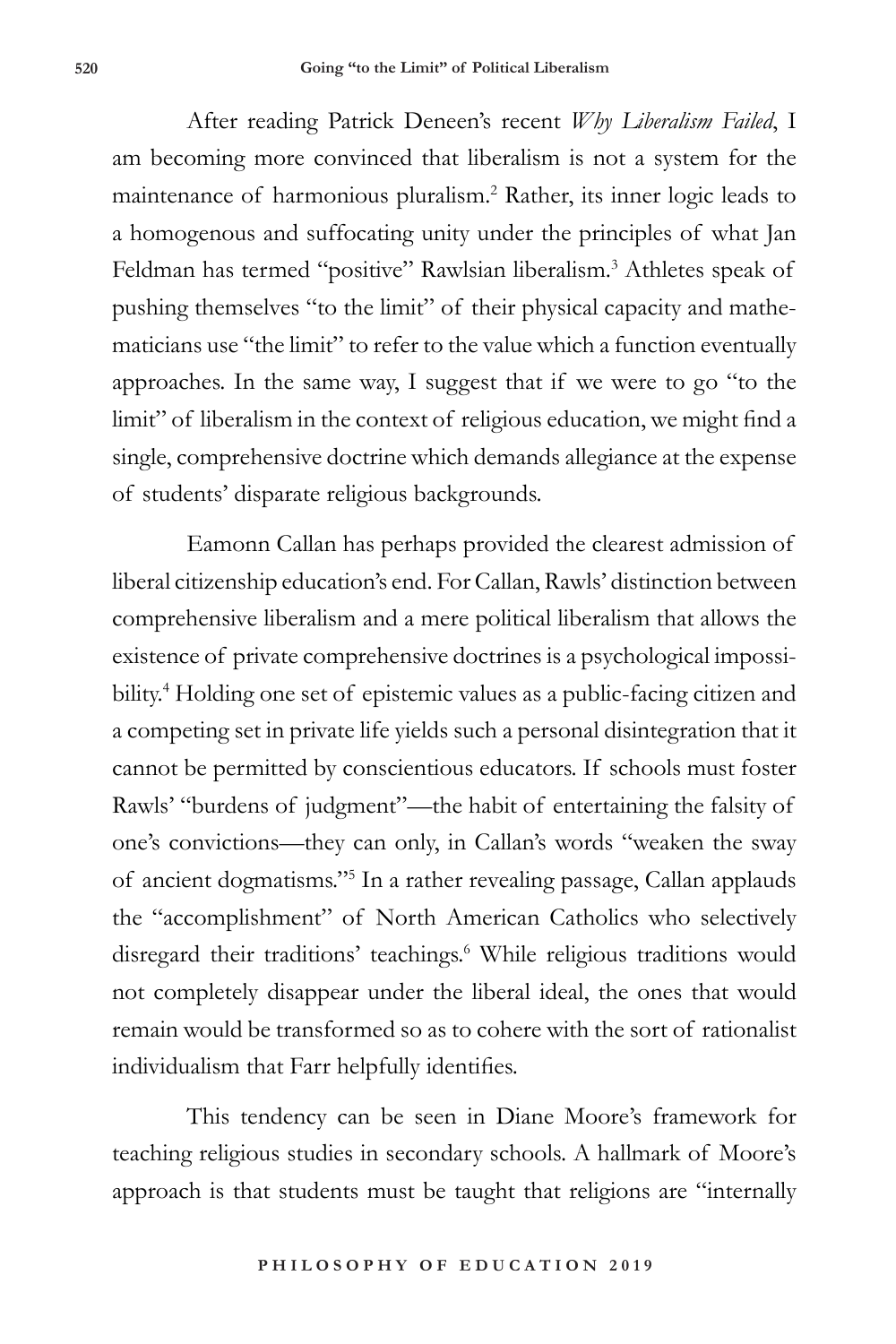diverse," undergo "change over time," and are deeply dependent on historical and cultural circumstance.<sup>7</sup> These principles may seem obvious or inconsequential to those versed in the academic study of religion, but they directly contradict the shared convictions of many religious traditions. In the West at least, strands of Orthodox Judaism and orthodox Christianity as well as many schools of Islamic jurisprudence view their traditions as timeless and universal, in essence extending beyond the particularities of time and place. In practice, I fear that Moore's approach teaches students that religious traditions are contingent, even arbitrary, and separable from one's identity as a human person. Here the reduction of religion to a consumer choice, which Farr rightly fears, constitutes the disciplinary foundation of religious education.

In Deneen's calculus, this is not an inconvenient drawback, but a logical consequence of liberalism, in both its classical and Rawlsian forms. By positing radical autonomy as the highest human end, liberalism removes the person from the constraints of a religious community, especially an authoritative one. Left "naked and afraid," as it were, the liberal citizen increasingly grants power and loyalty to the state to meet the host of human needs which pre-liberal, inextricably religious communities once met.8 William Cavanaugh has put this process in more explicitly theological terms—by supplanting attachment to a metaphysics of "givenness," whereby we do not have to create ourselves, liberal autonomy subsumes all our loyalties under the aegis of the nation state, which purports to respond to our desires.<sup>9</sup> Interestingly, this conversion of loyalties is necessarily an educational project. As Deneen notes, liberalism "was the first political architecture that proposed transforming all aspects of human life to conform to a preconceived political plan."10 Fashioning a citizenry unified by *ideas*, rather than ethnic or tribal ties, requires education, even schooling. I fear that religious education under Moore's approach will eventually become totalizing in this sense.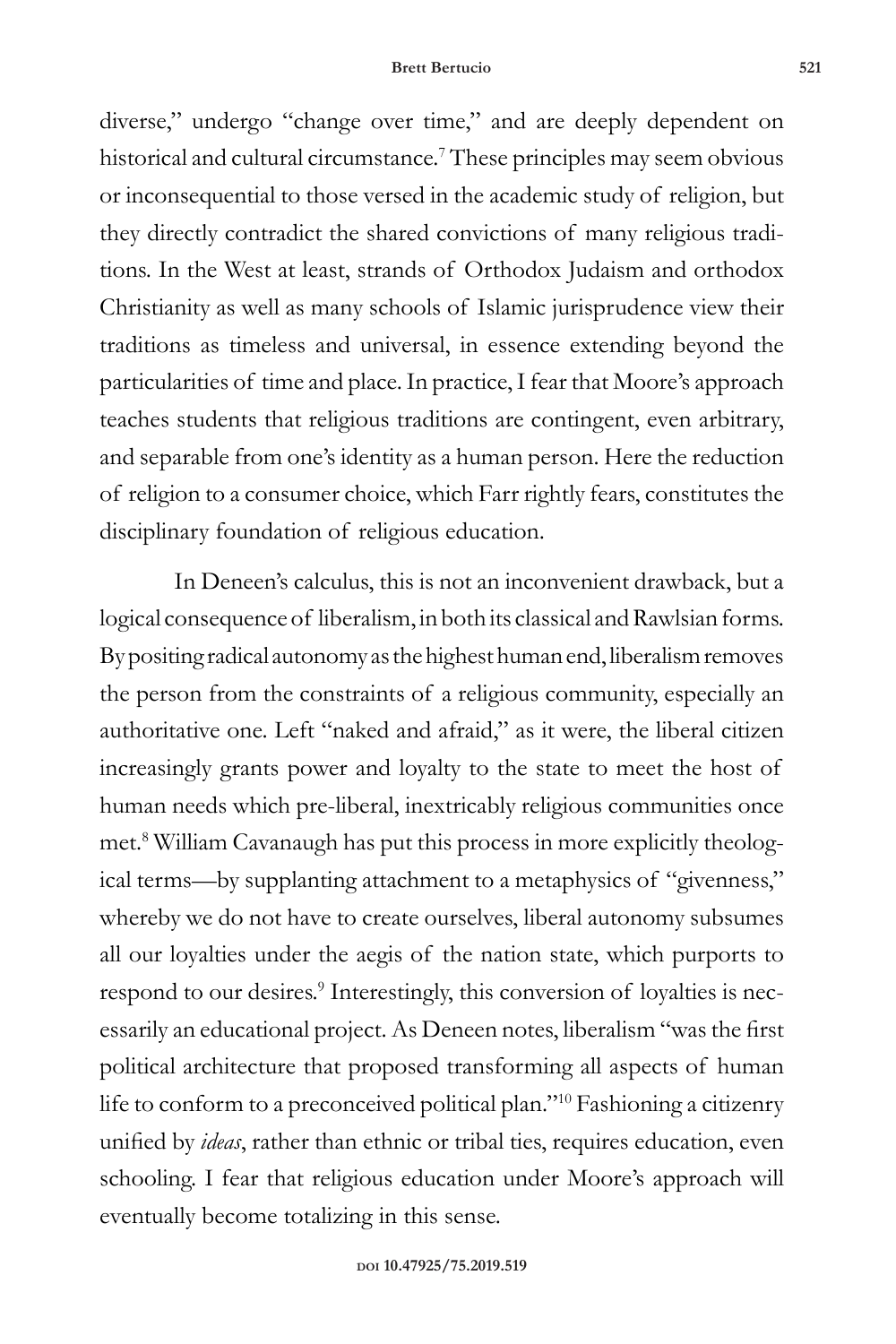In turning to Schewel's proposal, it is important to note the premise of his work. Schewel classifies seven competing narratives which attempt to explain why the "secularization" predicted by Weber and modern sociology has not come to pass. After finding each unsatisfactory, Schewel suggests that a more adequate narrative might be found by tweaking the "developmental" narrative. This account holds that religions evolve to provide a greater capacity to know some indefinable transcendent force, or simply to contain greater complexity. Religions are epistemic tools by which we might better explore the transcendent. By adopting this framework in teaching about religions, Farr suggests that we might strike a balance between rationalistic and more holistic ways of knowing, gain an epistemic resource with which to critically examine secular public reasoning itself, and become more sensitive to the collective nature of many religious traditions.

Yet I wonder whether this narrative of the evolving epistemic tool similarly coopts religious traditions by making them merely resources for a personal journey of discovery. Many traditions might not cohere to the narrative of "inquiry into the transcendent." By enlisting them in an aim outside their own self-definition, Schewel risks remaking diverse religious traditions into a syncretic monolith. This consequence seems largely identical to that of the liberal project. Indeed, the tendency of liberal democracies to homogenize diverse traditions in order to preserve national unity serves again to undermine particular loyalties and reinforce allegiance to the liberal nation state. Perhaps the most glaring example is the invention of the "Judeo-Christian tradition" in postwar America.<sup>11</sup>

I admit that there may be no solution. As Farr notes, even liberal theorists have mostly abandoned pretensions to neutrality. I intuitively feel that educating for religious literacy so as to diminish bias and bigotry is a laudable and even necessary project in our time, but is seems to come